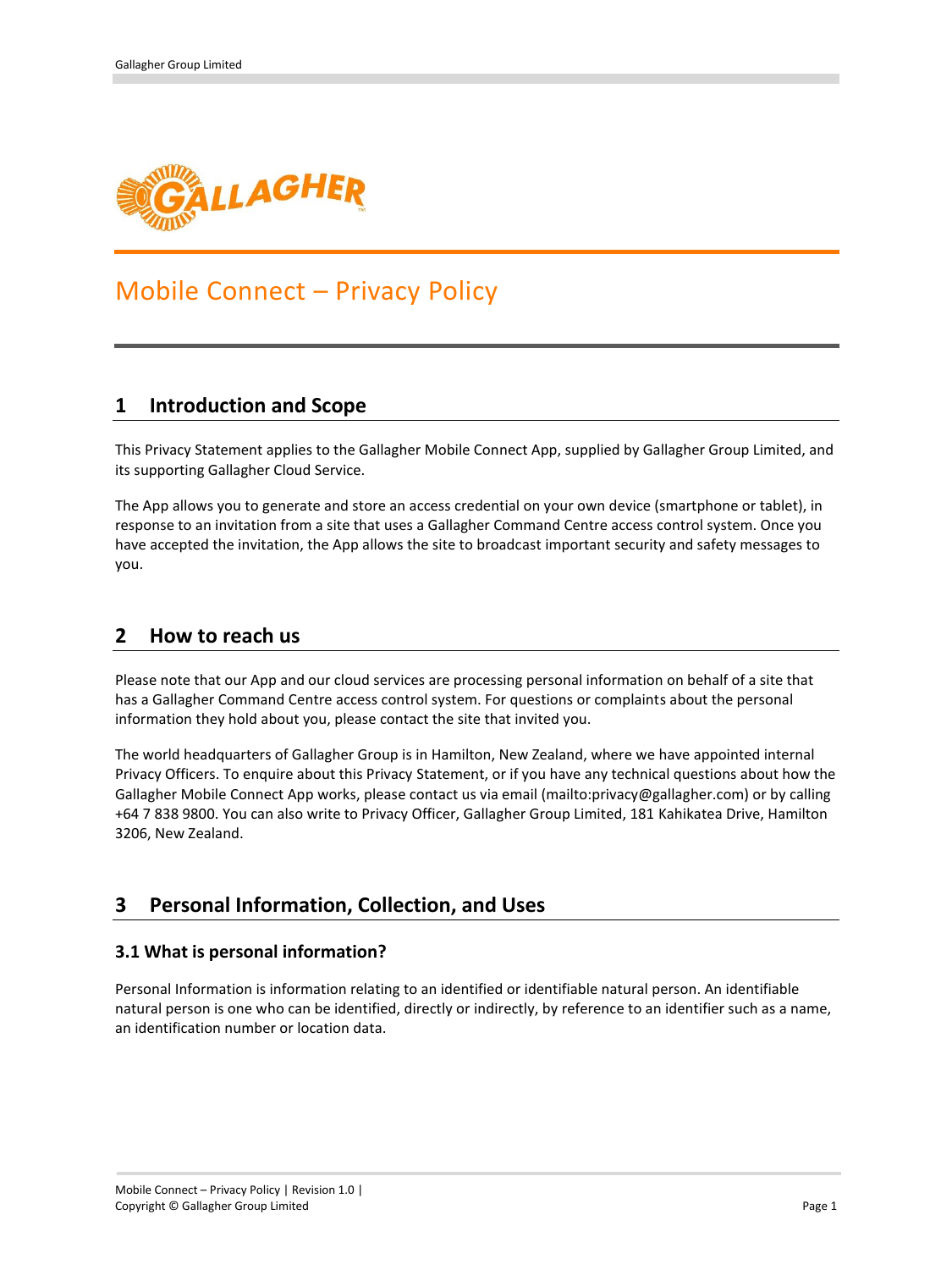### **3.2 How we collect personal information.**

Registration will involve your site security staff passing Gallagher your email address and phone number to process (see 3.5.1). We also collect some basic information about your device such as model and operating system, to ensure functional operation of our service (see 3.5.4).

### **3.3 Marketing agencies**

We do not share your personal information with marketing agencies. Your information will not be sold, exchanged, transferred or given to any other company.

### **3.4 Third-party service providers**

When we temporarily provide your personal information to companies that perform services for us, such as Apple or Google Firebase, written data processing agreements require them to protect the information.

### **3.5 Situations where we process your personal information**

#### *3.5.1 Registration of your Mobile Credential ID*

Registration will involve the site passing us your email address and phone number for our cloud service to process. We use this information to send you an email and a text message, which the App will use to create your Mobile Credential ID.

We do not store your email address: we send the email message and immediately discard the address.

We store your phone number for the minimum period required to provide the service. As soon as your Mobile Credential is registered, or the registration invite expires we discard the phone number.

The registration process requires the App to communicate with Gallagher Cloud Services.

Credentials are stored only on your device, which means you can delete them. The contact information we hold about you is replaced by tokens, which are meaningless but unique numbers. The tokens are stored both on your device and in the cloud.

#### *3.5.2 Using your device as an access credential*

#### *3.5.2.1 Mobile Access*

The App communicates with Gallagher Bluetooth® Low Energy or NFC equipped Readers in order to allow you to gain access to areas, or perform actions such as arming/disarming zones or locking/unlocking doors. In order to provide this functionality, you must have a registered Mobile Credential.

When your device communicates with a Reader, it sends your Mobile Credential ID (a random number which cannot be associated to you without Administrative access to the Command Centre server) and then uses the FIDO UAF protocol to securely authenticate your device. More information on FIDO can be found at https://www.fidoalliance.org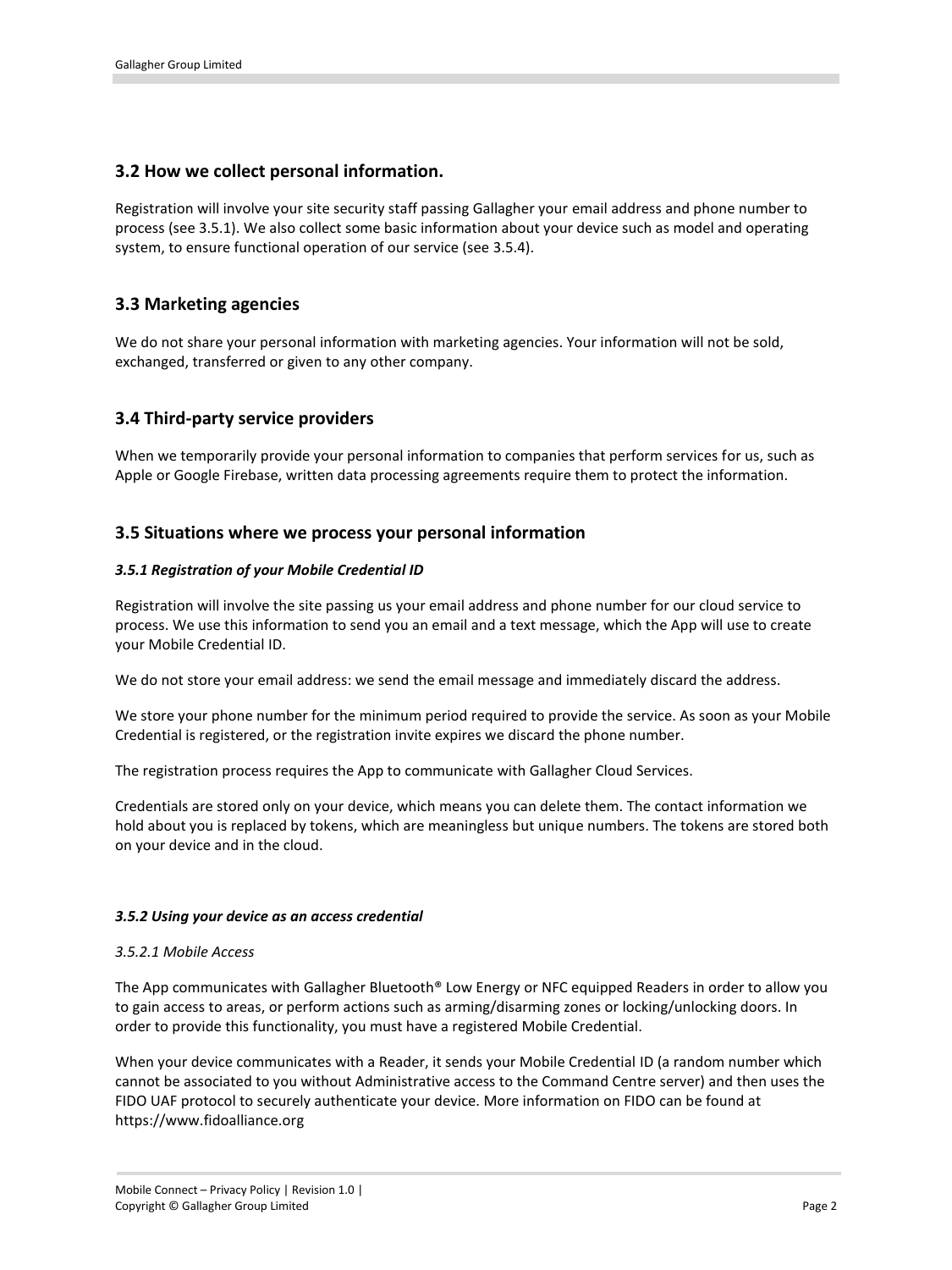#### *3.5.2.2 Location Services*

The App may ask for permission to access your device's location. For Android devices, location permissions are required to use Bluetooth® Low Energy scanning in any way. For iOS devices, location permissions are required to enable Background scanning.

Gallagher Mobile Connect does not use your location. It is never stored or transmitted in any way. These location permission requests are only in place because the operating system requires them to enable the above Bluetooth® Low Energy features.

#### *3.5.2.3 Log data and troubleshooting*

The App will collect logs to assist in troubleshooting should an error occur. This includes information about your activity, and may contain information about your Command Centre system, including such things as Reader names, statuses and access results (granted/denied/etc). These logs are stored locally on your device and are never sent unless by your explicit request.

#### *3.5.3 Broadcast Notifications and message handling*

The App allows your site administrators to send Push Notifications to your device so they can inform you of security/safety related incidents or any other purpose of their choosing.

In order to provide this functionality, you must have a registered Mobile Credential (see above).

When you open the App, it will communicate with Gallagher Cloud Services in order to retrieve any notifications that may have been sent to you. In order for your device to securely authenticate, it sends your Mobile Credential ID and then uses FIDO (see above).

When your site security staff send you a notification, the site name and notification text is stored by Gallagher Cloud Services. Immediately after your device retrieves the notifications, they are deleted. Un-retrieved notifications will be deleted after 7 days.

### *3.5.4 Telemetry*

Whenever Mobile Connect communicates with Gallagher Cloud Services, in order to provide you services and to enable us to improve our products, we send and store the following:

- Mobile Device Operating System (e.g. iOS or Android)
- Operating System Version (e.g. iOS 11.4.1)
- Installed version of the Mobile Connect app (e.g. 11.0.0.74)
- The last time your device connected to Gallagher Cloud Services
- Mobile Credential ID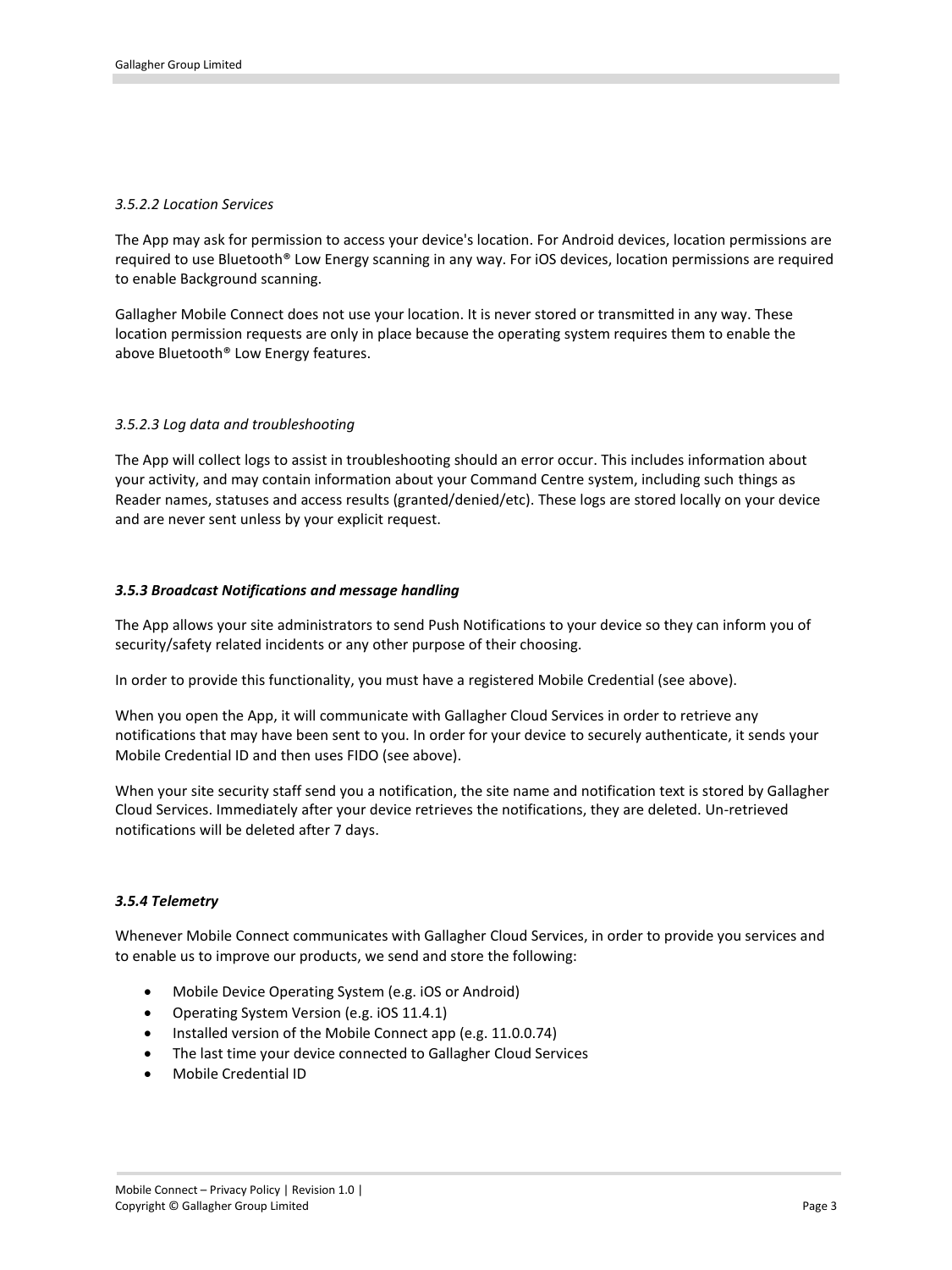Although your IP address is sent, we do not store it. We store only the most recent copy of this information in the cloud, and we do not store history of your connections over time.

Gallagher Cloud Services explicitly do not store any other information that would enable Gallagher to associate this information with an individual. As above, your Mobile Credential ID is a random number that cannot be associated to you without Administrative access to your site's individual Command Centre server.

# **4 Your Privacy Choices**

We are processing your personal information on behalf of a site that has a Gallagher Command Centre access control system. If you do not register using our App, or if you delete the App or the credential, then you will not be able to use your device to access their site. To stop receiving notifications from a particular site, or for questions or complaints about your personal information, please contact the site that invited you.

# **5 Cookies, Web Beacons, and Other Technologies**

Wherever possible, we have disabled tracking by Google & Apple in The App.

### **6 Cross-Border Transfers**

We also use cloud services from Apple and Google on computer systems hosted worldwide, for which we rely on a variety of legal mechanisms, including contracts and EU-US Privacy Shield.

# **7 Data Retention**

Data retention on Gallagher Cloud Services

| Your name                       | Not collected                                             |         |
|---------------------------------|-----------------------------------------------------------|---------|
| Your email address              | Deleted following registration of your credential         | 3.5.1   |
| Your phone number               | Deleted following registration of your credential but not | 3.5.1   |
|                                 | retained longer than the number of days, set by the site  |         |
|                                 | administrator (default 7 days)                            |         |
| Log data from the reader to the | Are stored by your site administrator and are not         | 3.5.2.1 |
| site's Command Centre server    | collected or stored by this App                           |         |
| Location                        | Not collected but is required to be activated on your     | 3.5.2.2 |
|                                 | device for Bluetooth service to work.                     |         |
| Log data (on device)            | Only stored on your device                                | 3.5.2.3 |
| Your Messages                   | Pass through Gallagher Cloud Services on the way to       | 3.5.3   |
|                                 | your device and then deleted, however may be              |         |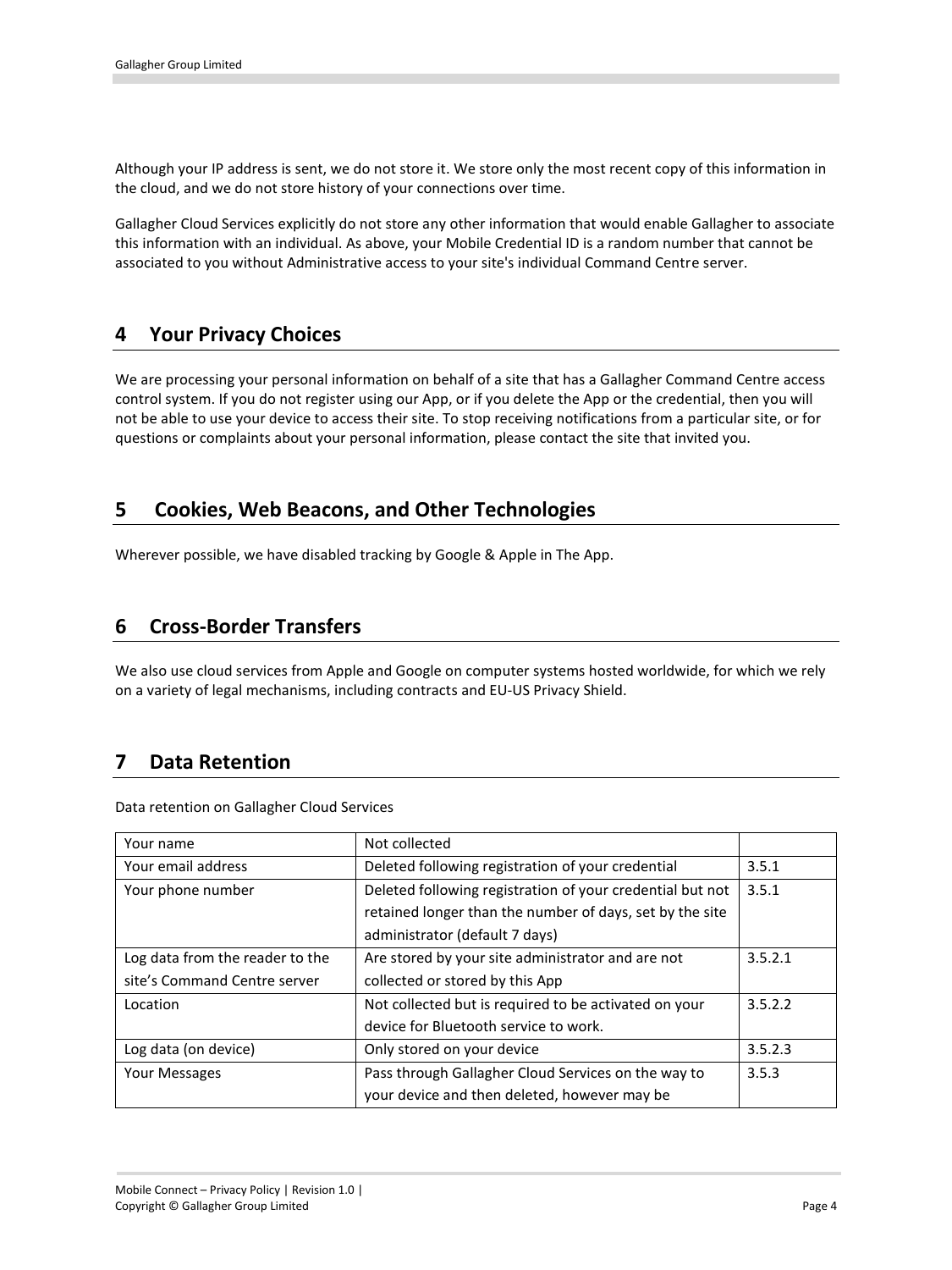|                | temporarily stored until you activate the Gallagher    |       |
|----------------|--------------------------------------------------------|-------|
|                | Mobile Connect App                                     |       |
| Telemetry data | We store only the most recent copy of this information | 3.5.4 |
|                | in the cloud, and we do not store history of your      |       |
|                | connections over time                                  |       |
| IP address     | Although your IP address is sent, we do not store it   | 3.5.4 |

# **8 Information Security**

Gallagher takes cybersecurity seriously. We intend to protect your personal information and to maintain its accuracy. Gallagher implements reasonable physical administrative and technical safeguards (such as system monitoring and encryption) to help us protect your personal information from unauthorised access, use and disclosure. We restrict access to your personal information to those employees who "need to know" it to provide services to you. In addition, we train our employees about the importance of confidentiality and maintaining the privacy and security of your information. We commit to taking appropriate disciplinary measures to enforce our employees' privacy responsibilities. We also require that our suppliers protect personal information from unauthorised access, use and disclosure.

Data stored on the Gallagher Command Centre server for a site is under control of its Security Administrators, and subject to any security and privacy policies those Administrators apply. It is not accessible by Gallagher or other third parties affiliated with Gallagher.

# **9 Complaints**

In many countries, you have a right to lodge a complaint with the appropriate privacy or data protection authority if you have concerns about how we process your personal information.

We aim to resolve complaints quickly and informally. If you wish to proceed to a formal privacy complaint, we will need you to make your complaint in writing to our Privacy Officers, as above. We will then acknowledge your formal complaint within 10 working days.

If you are not satisfied with the responses from your site or from us you may contact the appropriate national privacy authority.

Note: under GDPR, our nominated contact in Europe is the Regional Manager of Gallagher Security (Europe) Ltd in the UK, whose supervisory authority is the Information Commissioner's Office (http://www.ico.org.uk).